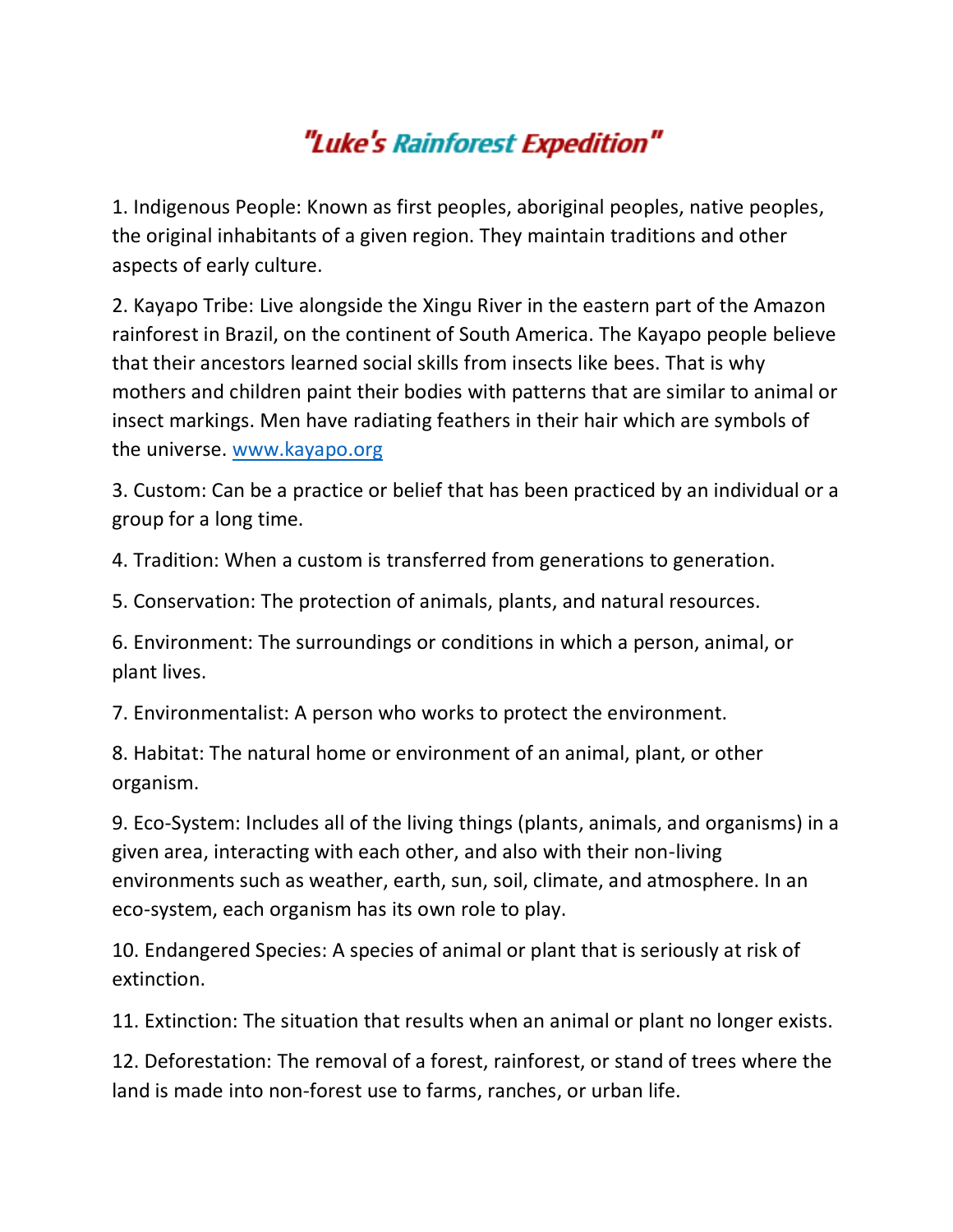13. Palm oil: A vegetable oil coming from the fruit of oil palms. Used for cooking, in food products, detergents, cosmetics, and even ice-cream. Harvesting of palm oil is linked to deforestation, habitat degradation, climate change, and animal cruelty.

14. Illegal Logging: Occurs when timber is harvested, transported, processed, bought or sold in violation of laws. It can happen when forests are cleared for plantations such as oil palm, resulting in devastating impact on the world's forests.

15. Orphaned: A young animal that has been separated from its parents or mother.

16. Mineral: A solid inorganic substance of natural occurrence such as calcium, iron, potassium, sodium, or zinc that is essential to the nutrition of humans, animals, and plants.

17. Rock: The solid mineral material forming part of the surface of the earth and other similar planets, exposed on the surface or underlying soil or oceans.

18. Crystal: A mineral that forms under ideal conditions, each having its own unique shape.

19. Gemstone: The name given to a piece of mineral, rock, or organic material that has been cut, polished, and made into a piece of jewelry. Sometimes a gemstone refers to a beautiful crystal. All gemstones and crystals come from Mother Earth. They are created from the magma or the Earth's inner core. There is a magical connection between human beings, animals, and gemstones. Gemstones have been used for healing in many cultures for centuries. [www.soularenergy.com](http://www.soularenergy.com/)

20. Family Heirloom: A valuable object that is owned by a family for many years and passed down from one generation to another. Often a piece of jewelry.

21. Birthstone: A gemstone popularly associated with the month or astrological sign of one's birth.

22. Amethyst: A violet gemstone used as the birthstone for the month of February.